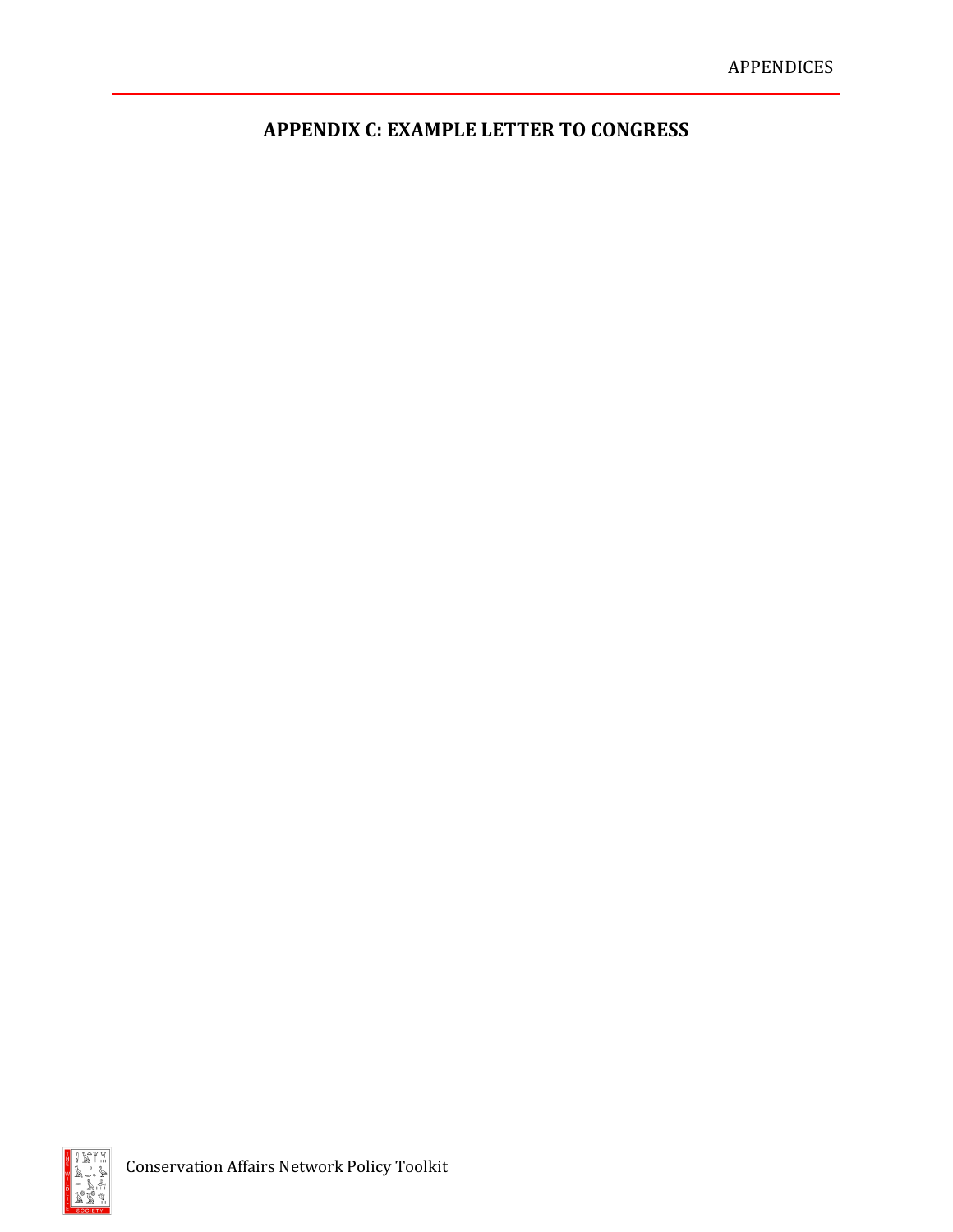

June 30, 2021

The Honorable Rosa L. DeLauro Chair, Committee on Appropriations U.S. House of Representatives

The Honorable Kay Granger Ranking Member, Committee on Appropriations U.S. House of Representatives

Dear Chair DeLauro and Ranking Member Granger,

Our organizations support the U.S. Geological Survey's Cooperative Fish and Wildlife Research Program and we ask that you allocate at least \$27 million to the program for fiscal year 2022 to provide for the much-needed expansion of the program with two new units in Michigan and Indiana.

The USGS Cooperative Fish and Wildlife Research Units (CRUs) are highly productive, cost-effective, and reputable sources of scientific information that further fish and wildlife management and conservation. Their work directly assists decision-makers in addressing the nation's greatest natural resource challenges, including climate change, disease, invasive species, and at-risk fish and wildlife.

Through a unique cooperative partnership of federal agencies, academic institutions, state fish and wildlife agencies, and non-governmental organizations (PL. 86-686), the CRU program provides actionable science and technical support for state and federal fish and wildlife managers. They uniquely address the applied science needs of management agencies while training diverse students to be the next generation of natural resource and conservation leaders. CRU graduates often go on to work directly for natural resource management agencies, further advancing the nation's conservation efforts.

Currently, there are 40 CRUs across 38 states embedded in major research universities that bridge the gap between science and natural resource decisions. CRU scientists produce credible, applied science that meets the direct needs of cooperators and empowers the front lines of fish and wildlife conservation. Their research yields both very specific, short-term information and long-term state-ofthe-art research on complex, longer-term questions to inform critical conservation work.

A CRU budget of at least \$27 million for FY2022 is \$2 million above last year's appropriation and provides for two important and highly needed new CRUs to be established at universities—Michigan State University and Purdue University. These two new units will address a major gap in the CRU program in the Great Lakes region and provide critical fish and wildlife science to advance regional conservation actions.

Furthermore, we support an additional \$5 million in each of the next 5 years for the CRU program to complete the Wildlife Migration Corridors Project for Big Game Species. This effort will leverage USGS science and collaboration capacity to comprehensively map migration corridors throughout the western states, aiding on-the-ground efforts to manage and conserve important species migration paths in the face of climate change, development, and other challenges.